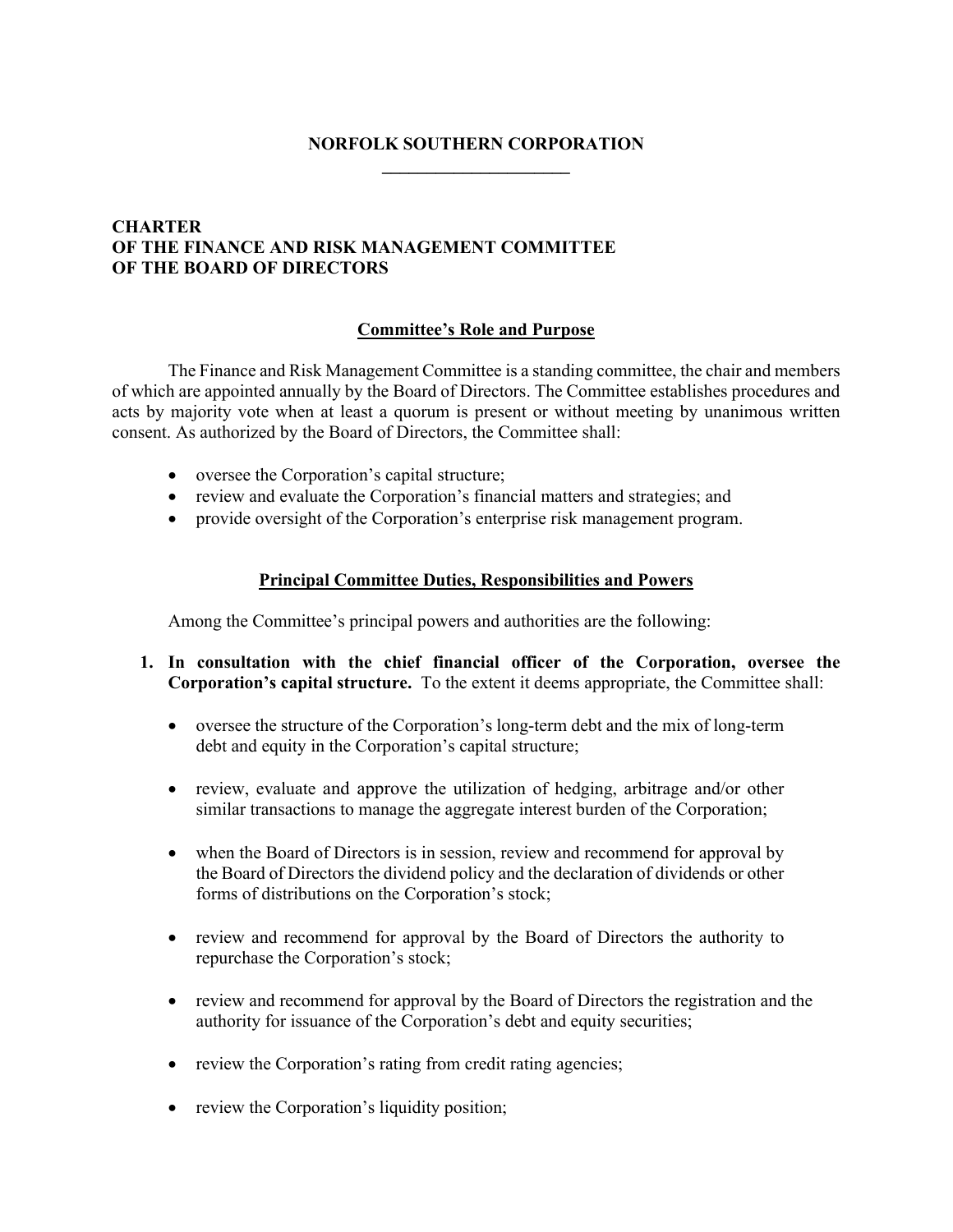- review and evaluate the Corporation's insurance coverage; and
- commission, review and transmit to the Board of Directors such reports, financial statements and other documents related to the Corporation's capital and liquidity resources as the Committee in its discretion deems necessary or advisable.
- **2. In consultation with the chief financial officer of the Corporation, review and evaluate the Corporation's financial matters and strategies.** To the extent it deems appropriate, the Committee shall:
	- review and evaluate the Corporation's management of cash flows;
	- review the Corporation's tax strategies and related matters;
	- review and evaluate investments in the Corporation, including significant capital expenditures, as well as significant transactions such as proposed mergers, acquisitions, divestitures, and joint ventures;
	- review the Corporation's investor relations program;
	- review the Corporation's significant commercial and investment banking relationships; and
	- receive reports on the funded status and investment performance of the pension fund of the Corporation's Retirement Plan.
- **3. In consultation with management, provide oversight of the Corporation's enterprise risk management program.** To the extent it deems appropriate, the Committee shall:
	- recommend to the Board of Directors procedures and processes for the Corporation's enterprise risk management program, and recommend to the Governance and Nominating Committee and the Board of Directors committee duties related to management and oversight responsibilities for specific identified areas of risk for the Corporation;
	- oversee the Corporation's enterprise risk management program and request reports from management on its monitoring and mitigation of risks, including but not limited to risks associated with technology, such as cybersecurity and cyber incident response, as well as the quality, adequacy and effectiveness of the Corporation's information security policies;
	- discuss with management the relationship between the Corporation's risk appetite and business strategies; and
	- collaborate with the Audit Committee to assist it in its review of the Corporation's major financial risk exposures and its oversight of the guidelines and policies used to govern the enterprise risk management program